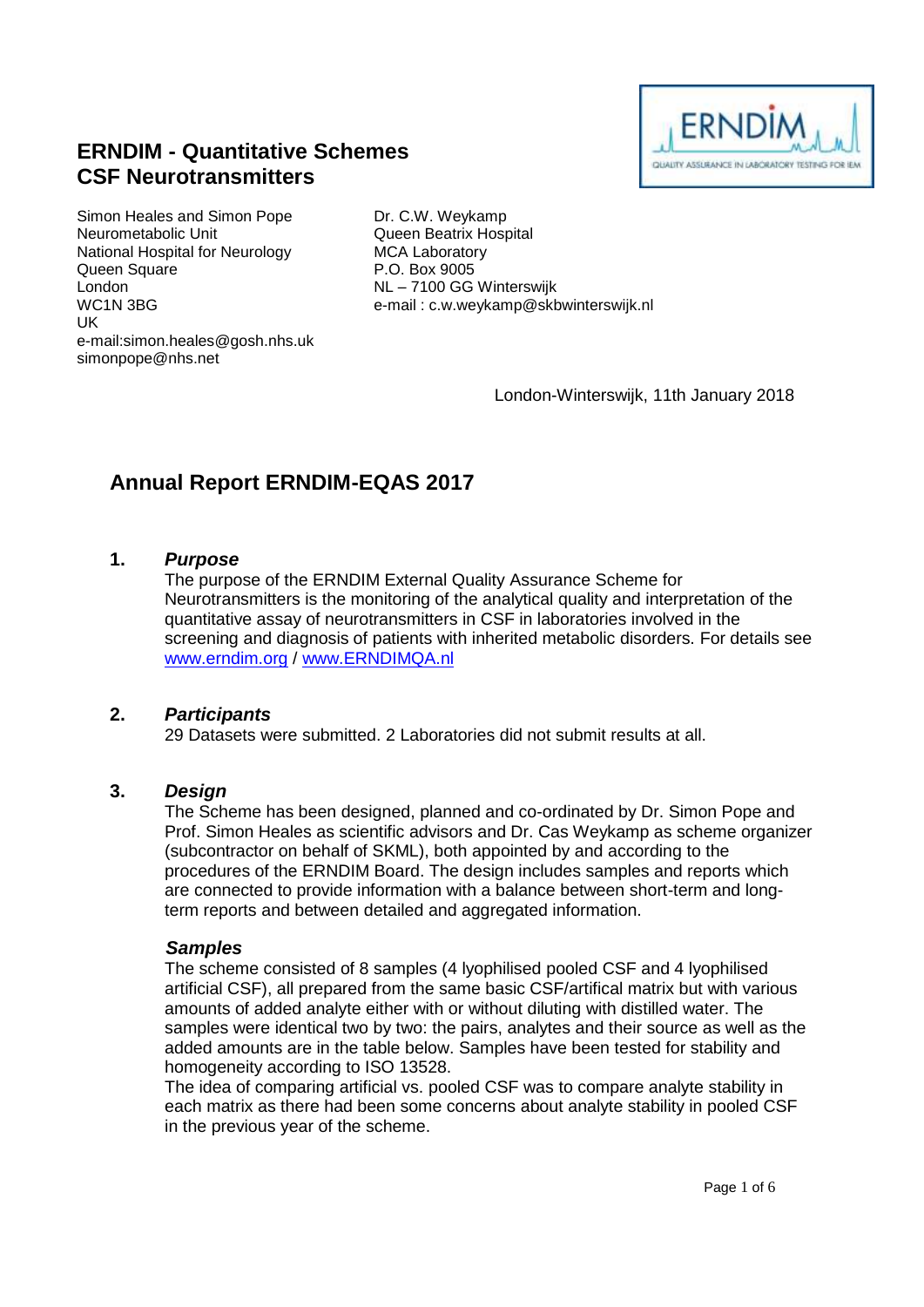| Analyte           | <b>Source</b>       | <b>Estimate Quantities in nmol/liter</b>    |                                                    |                                                |                                         |  |
|-------------------|---------------------|---------------------------------------------|----------------------------------------------------|------------------------------------------------|-----------------------------------------|--|
|                   |                     | <b>Sample</b><br>Pair<br>2017.<br>$01 - 08$ | <b>Sample</b><br><b>Pair</b><br>2017.<br>$02 - 05$ | <b>Sample</b><br><b>Pair</b><br>2017.<br>03-07 | <b>Sample</b><br>Pair<br>2017.<br>04-06 |  |
| 3-methyl dopa     | Sigma-Aldrich M4255 | 30                                          | 896                                                | 20                                             | 525                                     |  |
| 5HIAA             | Sigma-Aldrich H9772 | 195                                         | 110                                                | 112                                            | 153.5                                   |  |
| 5-OH-Tryptophan   | Sigma-Aldrich H1252 |                                             | 175                                                | 4.5                                            | 7.48                                    |  |
| Homovanillic acid | Sigma-Aldrich H8876 | 434                                         | 188                                                | 244                                            | 431                                     |  |
| HVA:5HIAA ratio   | Not applicable      | 2.24                                        | 1.73                                               | 2.22                                           | 2.75                                    |  |

Samples 02, 05, 04 and 06 were made in artificial matrix and samples 01, 08, 03 and 07 were made in pooled CSF.

Unfortunately the exact spiking is not known for this set of CSFs as (1) the spike was added to pooled CSF that had been diluted to varying degrees (therefore the endogenous level of metabolites was variable) and (2) the sample was made into more aliquots than originally intended due to higher than expected participant numbers. The values above correspond to the median results.

#### *Reports*

All data-transfer, the submission of data as well as request and viewing of reports proceeded via the interactive website [www.erndimqa.nl](http://www.erndimqa.nl/) which can also be reached through the ERNDIM website [\(www.erndim.org\)](http://www.erndim.org/). The results of your laboratory are confidential and only accessible to you (with your name and password). The anonymised mean results of all labs are accessible to all participants. Statistics of the respective reports are explained in the general information section of the website.

An important characteristic of the website is that it supplies short-term and long-term reports. Short-term reports are associated with the eight individual specimens, for each of which there has been a specific deadline in the year 2017. Two weeks after the respective deadlines participants could request their reports and as such had eight times up-to-date information on their analytical performance. Although technically not required (the website can work with a delay time zero) a delay time of 14 days has been chosen to enable the scientific advisor to inspect the results and add his comment to the report. Contrary to the fast short-term report is the annual long-term report. The annual report is based on the design-anchored connection between samples which enables to report a range of analytical parameters (accuracy, precision, linearity, recovery and interlab dispersion) once an annual cycle has been completed. The annual report is discussed below.

A second important characteristic of the website is the wide range in aggregation of results which permits labs to make an individual choice for detailed and/or aggregated reports. The most detailed report which can be requested from the website is the "Analyte in Detail" which shows results of a specific analyte in a specific sample (40 such Analyte-in-Detail-reports can be requested in the year 2017 cycle). A more condensed report is the "Current Report" which summarizes the performance of all analytes in a specific sample (8 such Current Reports can be requested in 2017). The highest degree of aggregation has the Annual Report which summarizes the performance of all analytes of all 8 samples (1 such Annual-Report can be requested in 2017). Depending on their position in the laboratory one can choose to have a glance at only the annual report (managers) or at all 40 detailed reports (technicians).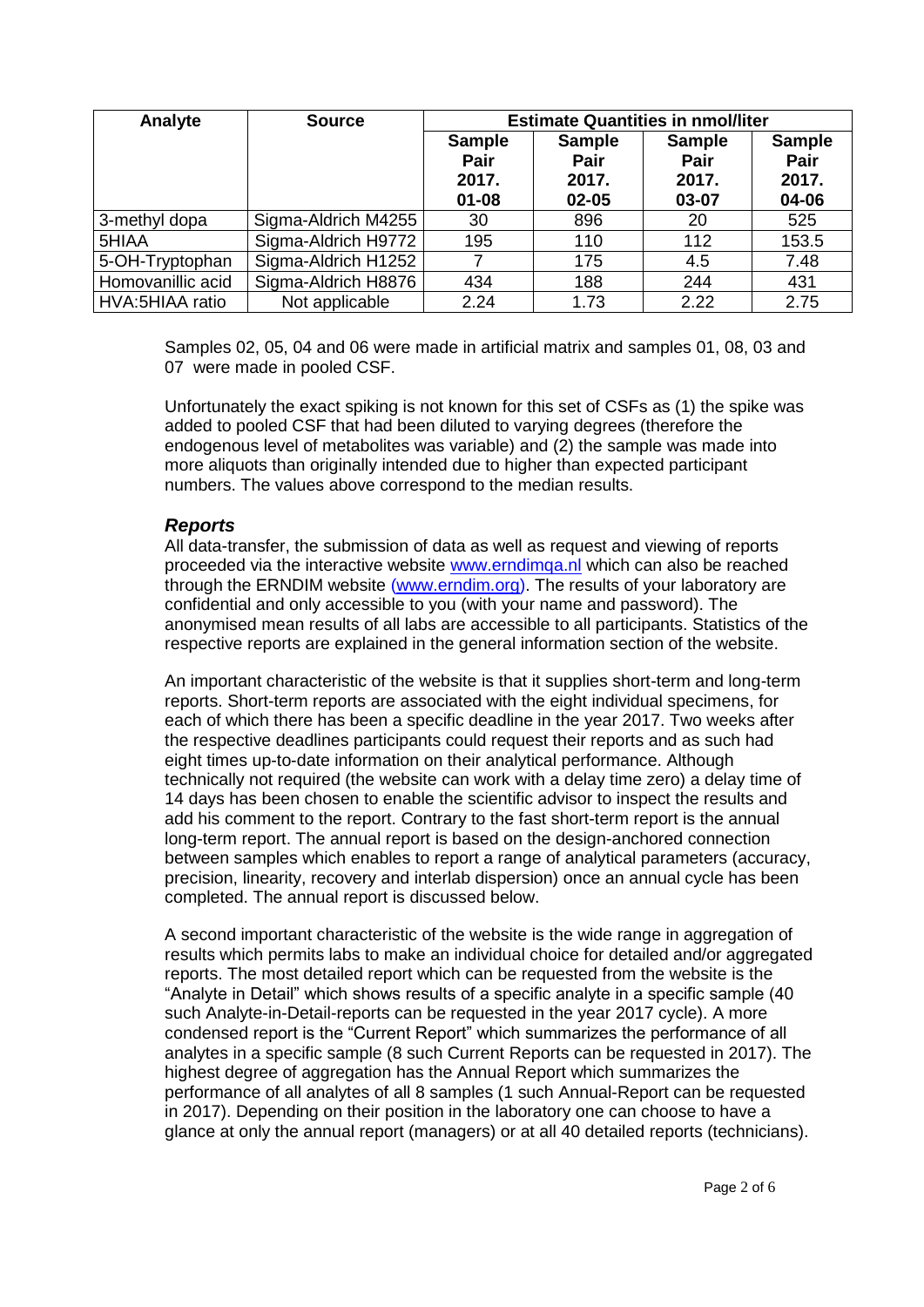## **4.** *Discussion of Results in the Annual Report 2017*

In this part the results as seen in the annual report 2017 will be discussed. Subsequently we will regard accuracy, recovery, precision, linearity, interlab CV and cross-sectional relations. Please print your annual report from the Interactive Website when you read the "guided tour" below and keep in mind that we only discuss the results of "all labs": it is up to you to inspect and interpret the specific results of your laboratory.

#### **4.1** *Accuracy*

A first approach to describe the accuracy is comparison of your mean outcome in the eight samples with the mean of all labs. This is shown in the columns "your lab" and "all labs" under the heading "Accuracy", respectively. For 3-methyl dopa the mean of all labs is 369 nmol/L with which you can compare the mean of your lab.

#### **4.2** *Recovery*

A second approach to describe accuracy is the percentage recovery of added analyte. In this approach it is assumed that the recovery of the weighed quantities is the target value. The correlation between weighed quantities as added to the samples (on the x-axis) and your measured quantities (on the y-axis) has been calculated. The slope of the correlation multiplied with 100% is your recovery of the added amounts. Outcome for your lab in comparison to median outcome of all labs is shown in the column "Recovery" in the annual report. For all labs the recovery ranges from 100% for 3-MD and 5-HTTP to 104% for 5-HIAA. As spiked plus endogeneous amounts were not known exactly, median results were chosen as estimated weighed amounts. Therefore the mean recovery is (of course) nearly 100% and in fact meaningless.

#### **4.3** *Precision*

Reproducibility is an important parameter for quality in the laboratory and is encountered in the schemes' design. Samples come in pairs which can be regarded as duplicates from which CV's can be calculated (Intra Laboratory CV as indicator for reproducibility). Outcome for your lab in comparison to the median of all labs is shown in the column "Precision" of the Annual Report. Precision ranges from 6.7% for HVA to 18.4% for 5-HTTP. The overall intralab CV is 10.9%.

#### **4.4** *Linearity*

Linearity over the whole relevant analytical range is another important parameter for analytical quality. Again this is encountered in the schemes' design. With weighed quantities on the x-axis and your measured quantities on the y-axis the coefficient of regression ( r ) has been calculated. Outcome for your lab in comparison to the median of all labs is in the column "Linearity" of the annual report. It can be seen that the coefficient of regression ranges from 0.932 for 5-HIAA to 0.996 for 5-HTTP**.** Also here the medians were used as estimated weighed amounts.

#### **4.5** *Interlab CV*

For comparison of outcome for one patient in different hospitals and for use of shared reference values it is relevant to have a high degree of harmonization between results of various laboratories. Part of the schemes' design is to monitor this by calculating the Interlaboratory CV. This, along with the number of laboratories who submitted results, is shown in the column "Data All labs" in the Annual Report. It can be seen that most laboratories submitted results for 5HIAA (27) whereas only 19 labs assayed 5-HTTP. The Interlab CV ranges from 11.2% for HVA to 66.1% for 5-HTTP.The mean Interlab CV for all analytes is 27.4%.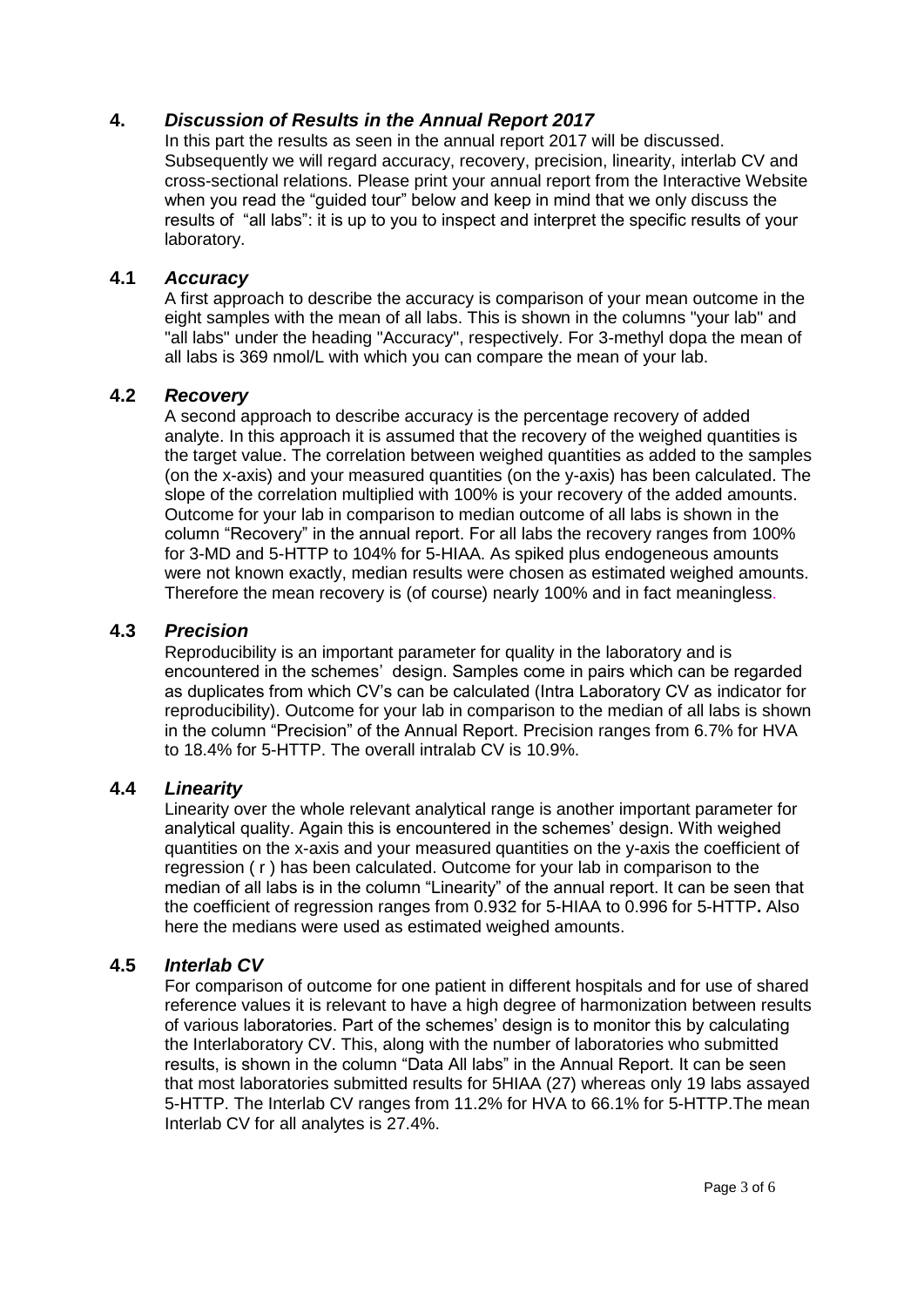## **4.6** *Cross Sectional Relations*

The various parameters as described above often have an interrelation: often more than one parameter directs towards good or bad analytical control. This pattern, clearly seen in the other ERNDIM schemes is less prominent in the Neurotransmitter scheme.

## **4.7** *Cross Sectional Relations*

After some years of discussion and planning a system to judge performance of individual laboratories is implemented starting from January 2009. In the annual report of an individual laboratory flags indicate poor performance for accuracy, precision, linearity and recovery. Analytes with satisfactory performance for at least three of the four parameters (thus no or only one flag or no result) receive a green flag. Thus a green flag indicates satisfactory performance for analysis of that particular analyte while a red flag indicates that your laboratory has failed to attain satisfactory performance. Criteria for flags can be found in the general information on the website (general information; interactive website, explanation annual report).

## **4.8** *Poor Performance Policy*

A wide dispersion in the overall performance of individual laboratories is evident. Table 2 shows the percentage of flags observed. 48% of the laboratories have no flag at all and thus have attained excellent overall performance. In contrast, at the other extreme there are also 4% of laboratories with more than 25% flags. Following intensive discussion within the ERNDIM board and Scientific Advisory Board (SAB) and taking into account feedback from participants we have been able to agree on a harmonised scoring system for the various branches of the Diagnostic Proficiency schemes and qualitative schemes. We have also tested a scoring system for the quantitative schemes as described in our Newsletter of Spring 2009. In parallel to this the SAB has agreed levels of adequate performance for all the schemes and these will be re-evaluated annually. The scoring systems have been carefully evaluated by members of the SAB and have been applied to assess performance in our schemes from 2007 onwards. The ERNDIM Board has decided that the Scientific Advisor will judge the performance of the individual laboratories based on these levels of satisfactory performance and issue a letter of advice of failure to achieve satisfactory performance to those laboratories which do not achieve satisfactory performance. The letter is intended to instigate dialogue between the EQA scheme organiser and the participating laboratory in order to solve any particular analytical problems in order to improve quality of performance of labs in the pursuit of our overall aim to improve quality of diagnostic services in this field.

| % Red Flags seen<br>in Annual Report | <b>Percentage Labs</b><br>In this Category | <b>Cumulative Percentage</b><br><b>Of Labs</b> |  |  |  |  |  |
|--------------------------------------|--------------------------------------------|------------------------------------------------|--|--|--|--|--|
| >25%                                 | 4%                                         | 4%                                             |  |  |  |  |  |
| $20 - 25%$                           | 11%                                        | 15%                                            |  |  |  |  |  |
| $15 - 20%$                           | 4%                                         | 19%                                            |  |  |  |  |  |
| $10 - 15%$                           | 15%                                        | 34%                                            |  |  |  |  |  |
| $5 - 10%$                            | 18%                                        | 52%                                            |  |  |  |  |  |
| $0 - 5%$                             | 0%                                         | 52%                                            |  |  |  |  |  |
| 0%                                   | 48%                                        | 100%                                           |  |  |  |  |  |

*Table 2. Percentage Flags*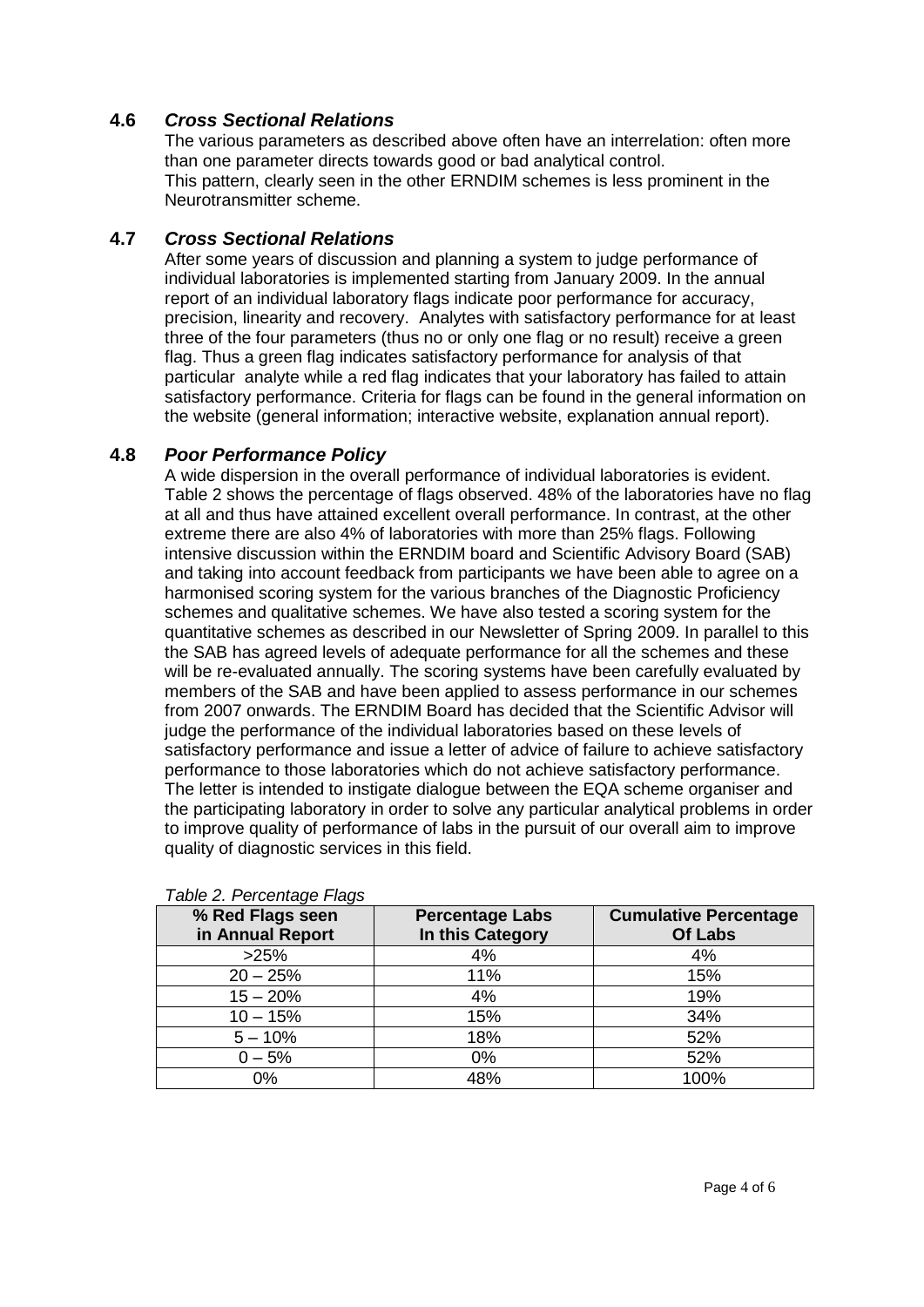#### *4.9 Interpretation*

In this scheme we also requested the interpretation. Table 3 shows the interpretation frequency for the respective sample pairs. The correct interpretation is marked with a green box. It can be seen that interpretation is nearly always correct.

| Table 3. |
|----------|
|----------|

| <b>Description</b>                                                 | Pair      | Pair      | Pair      | Pair      |
|--------------------------------------------------------------------|-----------|-----------|-----------|-----------|
|                                                                    | 2017.     | 2017.     | 2017.     | 2017.     |
|                                                                    | $01 - 08$ | $02 - 05$ | 03-07     | 04-06     |
|                                                                    | $(3y-4y)$ | $(5y-7y)$ | $(5y-7y)$ | $(3y-4y)$ |
| No obvious disorder of serotonin or dopamine<br>metabolism.        | $22 - 24$ | $0 - 2$   | $18 - 22$ | $2 - 2$   |
| A patient with a pterin disorder on treatment.                     | $0 - 0$   | $16 - 24$ | $2 - 0$   | $2 - 0$   |
| A patient taking L-dopa, possibly masking an underlying<br>defect. | $1 - 1$   | $4 - 0$   | $0 - 1$   | $20 - 23$ |
| A patient with pterin disorder not on treatment.                   | $-1$      | $2 - 0$   | $3 - 1$   | $0 - 0$   |
| A patient with a dopamine transporter defect.                      | $0 - 0$   | $0 - 0$   | $0 - 0$   | $1 - 0$   |

To prevent laboratories from deriving the duplicate samples from the age of the patients, ages of samples for a duplicate were not the same (Example: Samples 3 and 7 were identical but were given ages of 5 and 7 years)

## *4.10 Certificates*

Neurotransmitters are included in the certificates.

#### *5. Summary*

Since starting the CSF neurotransmitters scheme in 2014 there has been an increase in participants each year and generally the results returned have shown a good degree of consistency between the laboratories around the world (Mean interlab CV for all metabolites was 27.4%).

Similar to last year, many red flags are due to not submitting results, especially for the minor metabolites, 3-methyl dopa and 5-hydroxytryptophan, and the HVA:5HIAA ratio. We would advise reporting these values even if they are of low concentration.

The interpretive part is included to see how different laboratories, with different CSF collection protocols/fractions, reference ranges and populations, interpret the results. We believe the interpretation is very important and we try to make the samples so that they reflect actual patient samples we have seen in the laboratory. The thinking behind some of the samples is given below.

Samples 02-05 – A patient with a pterin disorder on treatment.

Patients with pterin disorders usually have impaired serotonin and dopamine metabolism before treatment. They are therefore treated with 5-hydroxytryptophan and L-dopa. Their CSF monoamine metabolite chromatogram should show prominent 5-hydroxytryptophan and 3-methyl dopa peaks. 5HIAA and HVA concentrations should be towards or within the age-related reference range. A typical CSF monoamine metabolite chromatogram of a patient with Aromatic amino acid decarboxylase (AADC) deficiency would also have prominent 5-hydroxytryptophan and 3-methyl dopa peaks but would have very low 5HIAA and HVA concentrations, indicative of impaired serotonin and dopamine synthesis.